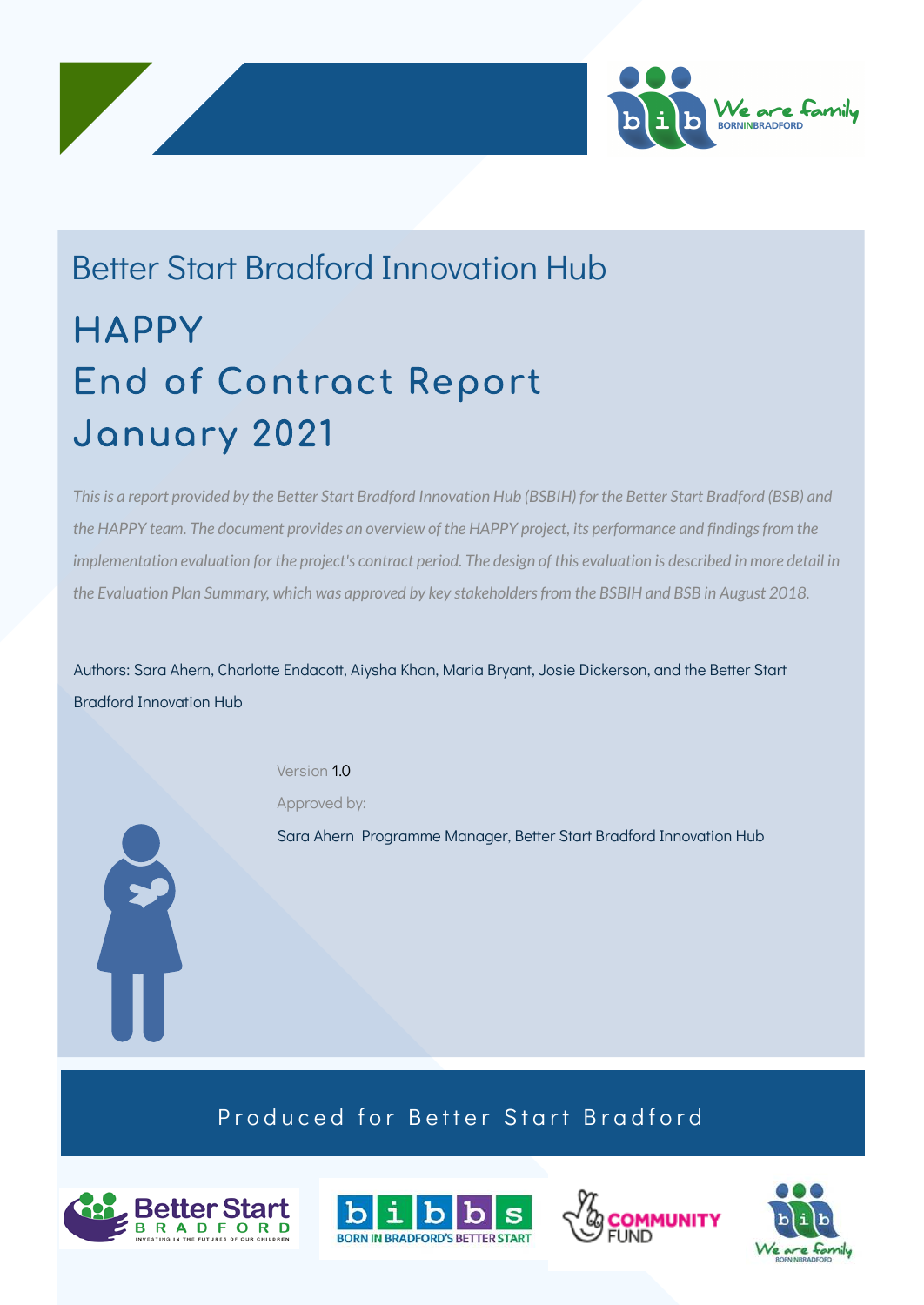## Project Summary

Better Start Bradford Innovation Hub HAPPY End of Contract Report JANUARY 2021

# Executive Summary

HAPPY is a key intervention in the 'Eat, Live, Love' theme of Better Start Bradford. The project is a parenting and healthy lifestyle programme aimed at preventing childhood obesity. HAPPY was developed as a targeted programme and aimed to reduce childhood obesity risk by engaging an at-risk group - women with overweight and obesity - during and after pregnancy, by promoting healthy behaviours and addressing known risk factors. The programme model includes delivery of 12 group sessions (6 antenatal sessions and 6 postnatal) for women with a body mass index (BMI) of 25 or more and was designed to reduce the risk of childhood obesity through promotion of effective parenting and healthy lifestyles for families with young children.

1

# Plans for evaluation

For this reason the Innovation Hub had identified this project as suitable for Implementation, 'Before and after', and Effectiveness evaluations (see BSBIH Framework for Monitoring and Evaluating BSB Projects for evaluation categories). The intention was for a Trial Within Cohorts (TWiCs) design to be used for the Effectiveness evaluation, comparing outcomes for a random selection of participating women and their babies enrolled in the Born in Bradford's Better Start (BiBBS) cohort with other eligible women and babies in the BiBBS cohort who did not take part in HAPPY.

HAPPY is a theory based and culturally adapted intervention. A feasibility randomised controlled trial (RCT) of HAPPY, conducted in Bradford between 2013 and 2014, demonstrated that HAPPY was a feasible and acceptable intervention to the participating women as well as programme facilitators. Although the feasibility trial was not sufficiently powered to detect a definitive effect on outcomes for participants, results after 12 months were promising and indicated reduced risk of infant obesity in the intervention group compared to the control group.

However, early in the delivery of HAPPY it became evident that recruitment of women into the project was low and was unlikely to reach the level required for the effectiveness evaluation. Efforts were made to optimise recruitment but the necessary levels were not reached and plans for an effectiveness evaluation were paused.

## Changes to the model

Early in the third year of the HAPPY contract, a decision was made to make further adaptations to the programme.

At the start of the COVID-19 public health crisis measurement of women's height and weight (needed to calculate BMI) at booking into the Maternity service became less consistent, making it difficult to identify women who would be eligible for HAPPY. In addition, delivery

of the universal antenatal offer usually provided through Family Hubs was paused. For these reasons the decision was made to broaden the eligibility for HAPPY so that it became a universal offer. It was also decided that only antenatal sessions would be delivered. This changed the model from 12 weeks of content across the antenatal and postnatal periods, to 6 weeks of content delivered in the antenatal period only.

These changes present significant challenges to future evaluation of HAPPY. This is because the Theory of Change which forms the basis of the project and describes how it wll bring about the intended outcomes no longer aligns with the current model. 6 sessions delivered in the postnatal period are a key part of the project Logic Model. It remains unclear which key elements, if any, may have been lost with the shortening of the programme. This issue was discussed with Family Links and Born in Bradford, who have Intellectual Property of the programme, and Barnardos who deliver the project and there has been agreement that should delivery of the 6 week antenatal programme continue, every effort should be made to explore if and how the new model delivers against the original aims of the project. However, this is likely to take some time.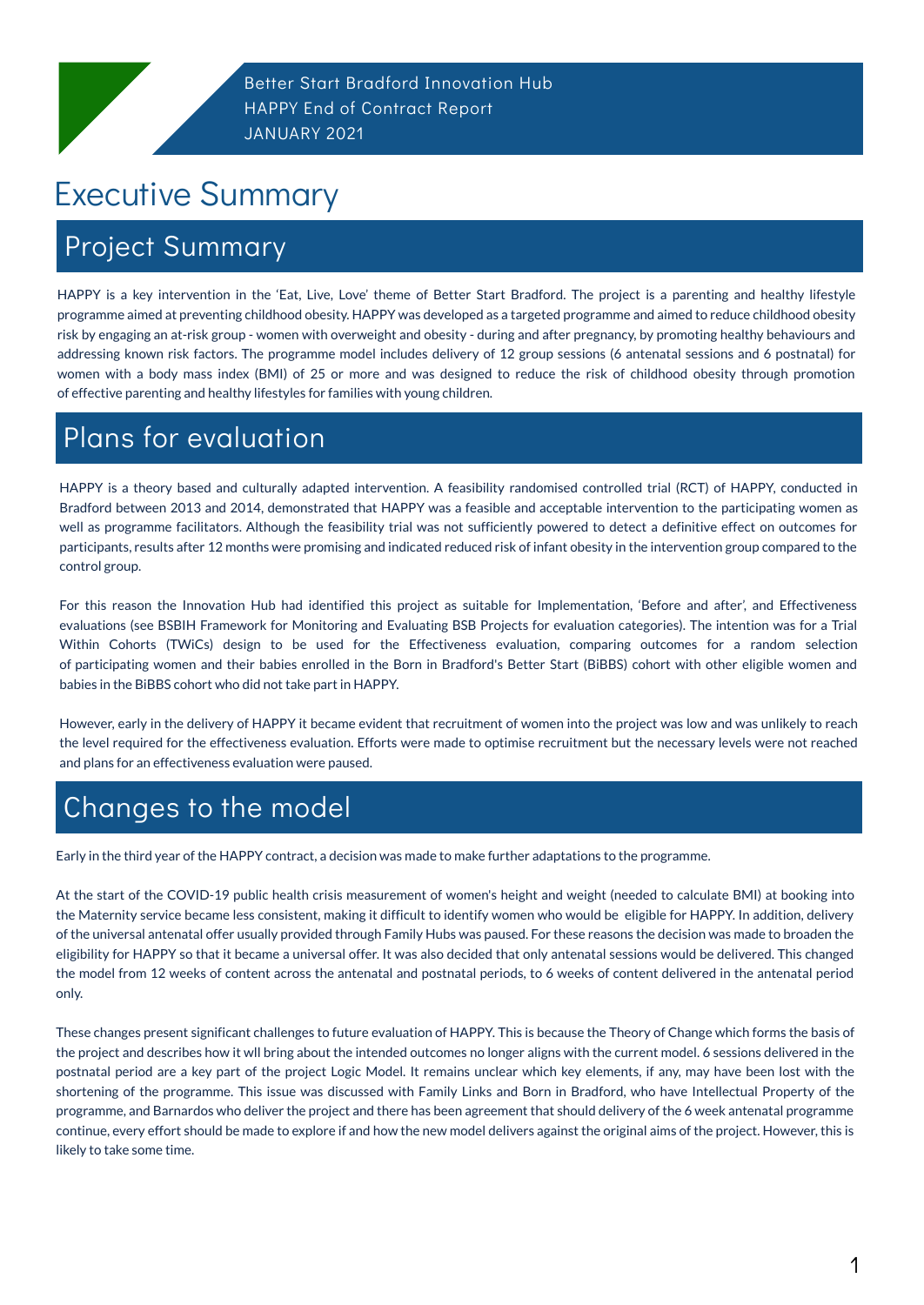## Project performance

Better Start Bradford Innovation Hub HAPPY End of Contract Report JANUARY 2021

Data were made available in line with the timeline for this report. There were some issues around data quality and completeness which were identified during the preparation of the report. It is important for future evaluation to address this. For this reason, the rating for this project is AMBER.

\*See Appendix (page 8) for progression criteria cut-offs

It was anticipated that 12 HAPPY programmes would be delivered each year, each consisting of 12 sessions. An overall target of 432 sessions over the whole contract. Adjusting for change to the model part way through Year 3, the evaluation period, and the pause in delivery the target was amended to 312. A total of 154 sessions were recorded as delivered (49% of the target) placing the project in RED.





It was anticipated that 84 women would complete the HAPPY project each year. An overall target of 252 over the length of the contract. This was based on 70% of participating women completing a programme.

This target was adjusted to account for the actual number of women who participated in a programme to 72 . A total of 33 women completed a programme (46% of the target), placing the project in RED.

Recruitment targets related to the number of women enrolled onto the project. It was anticipated that 120 women would enrol each year, an overall target of 360 over the contract. This target was adjusted for the evaluation period and a pause in delivery of 1 month due to COVID-19 to 290. A total of 139 women were recorded as having enrolled onto a programme (48% of the target), placing the project in RED.

#### Recommendation 1

# Executive Summary

# Key findings

- Recruitment into the project has been lower than anticipated across the contract with low numbers of referrals. Less than 40% of those  $\bullet$ identified as eligible and initially contacted and offered HAPPY accept a referral which may suggest low acceptability of the project.
- Smaller proportions of White British and White Other women are being recruited than are seen in the eligible population.  $\bullet$
- Low rates of recruitment into the project have meant programmes have been delivered with small group numbers. This has created a  $\bullet$ challenge in retaining those participants that do take part, and led to a high rate of programme cancellation (43% overall). More than half (56%) of planned postnatal programmes were cancelled due to low numbers.

Completion of project satisfaction questionnaires has been relatively low but completion rates have improved with the introduction of  $\bullet$ an online version. Findings show those who have completed a questionnaire report high levels of satisfaction with the project.

Recommissioning of this project should be considered carefully. The original 12 week model of HAPPY has not been successfully implemented with consistently low levels of uptake and high numbers of cancelled programmes. Although uptake has improved slightly with the introduction of a new model, it remains lower than anticipated.

#### Recommendation 2 Recommendation 3

The adaptations made in developing the new model of the project mean that the project now requires a new Theory of Change and Logic Model. These will need to be tested in order to determine if and how the model delivers against the original aims of the project. This means the project is no longer effectiveness evaluation ready.

The increased obesity risk for children of women with overweight and obesity highlights a continuing need for early intervention. It is recommended that Better Start Bradford explore how the programme is currently meeting this need and how any future offer delivers against this need. The IH advises against developing new interventions.

Recruitment for the HAPPY project began in April 2018 with the programme delivery starting in May 2018. This report covers an evaluation period of 2 years and 7 months from 1st April 2018 to 31st October 2020.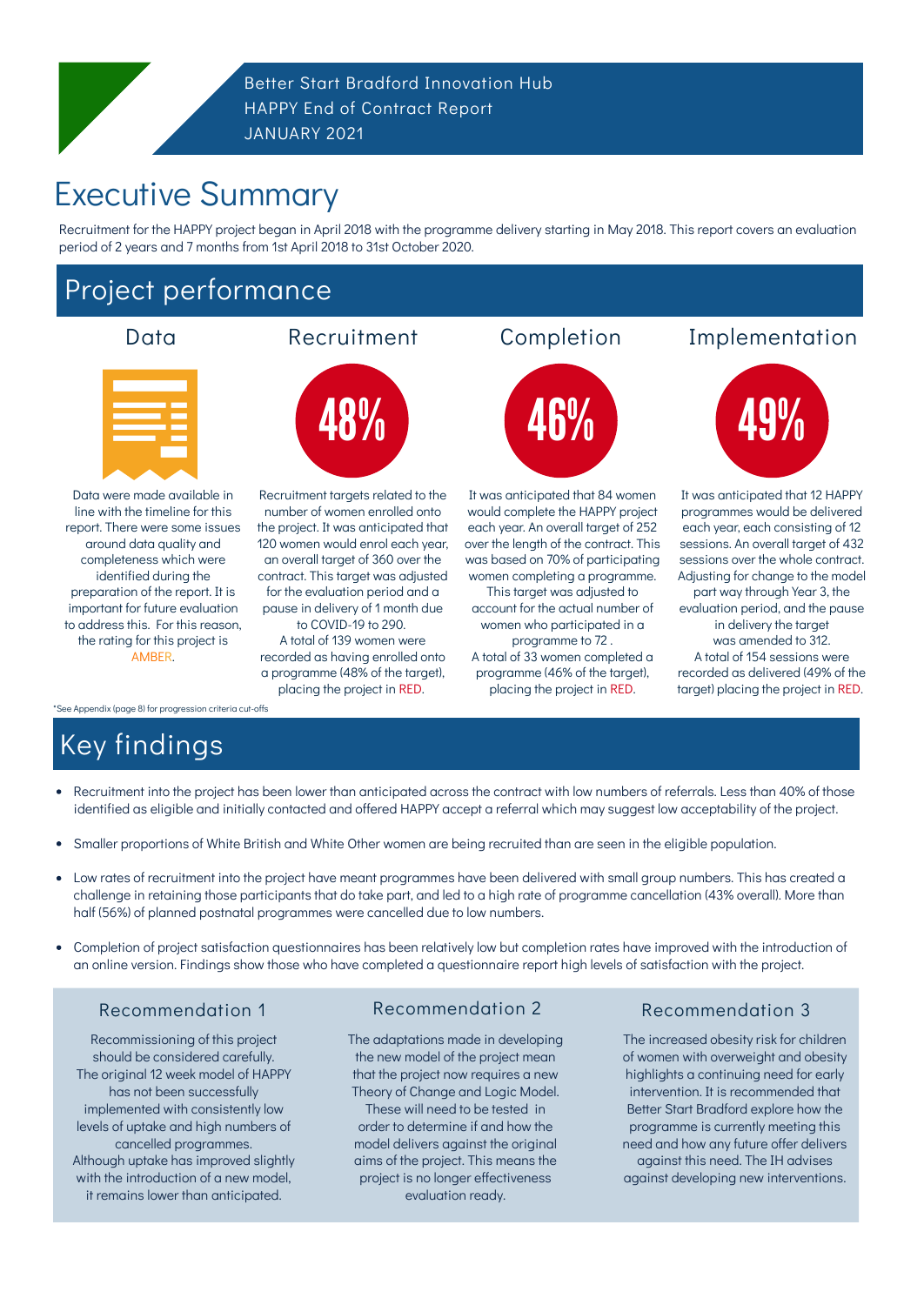## Data

# Project Performance

Data were made available in line with the timeline for this report. For the most part participant information was well complete, though some issues led to discrepancies between the summaries provided here, and information provided by the project team. An example of this was with consistency with which sessions are recorded as having been delivered or cancelled. The BSBIH will discuss all issues identified with the project team and believe most can be easily resolved, however at this time, the rating for this project is AMBER.

Completion of the targeted 12 week programme was defined as attending at least 8 of the 12 sessions. Completion of the 6 week universal programme was defined as attending at least 4 of the 6 sessions. It was anticipated that 84 participating women would go onto complete a programme each year based on 70% of anticipated participants completing. The length of the targeted programme meant it was not possible for women to participate and complete in the same year so rather than focus on annual targets this report focuses on the overall number of completers across the evaluation period. Furthermore, due to low levels of recruitment the target was adjusted to 72 so it related to the actual number of participating women (n = 102).

2

Better Start Bradford Innovation Hub HAPPY End of Contract Report JANUARY 2021

## Completion

## Recruitment

It was anticipated that 12 HAPPY programmes would be delivered each year, each consisting of 12 sessions. An overall target of 432 sessions over the whole contract. Adjusting for change to the model part way through Year 3, the evaluation period, and the pause in delivery gave a target of 312. Annual targets were also adjusted to allow for the length of the targeted programme and delivery spanning multiple contract years (99 in Year 1, 150 in Year 2, and 63 in Year 3 .

Data showed that a total of 33 women completed a programme, **46% of the overall target**, placing the project in RED overall. When this is broken down by programme model 20% of targeted participants completed a programme (which is RED), while 70% of universal participants completed a programme (which is GREEN).

> In Year 1, 52 sessions were recorded as delivered (53% of the target), in Year 2, 64 sessions were recorded as delivered (43% of the target), and in Year 3, 38 sessions were recorded as delivered (60% of the target) meaning the project was in RED each year. Overall the project met 49% of its target for Implementation, placing them in RED overall for this progression criteria.

The recruitment progression criteria for HAPPY related to enrolment onto the project. It was anticipated that 120 pregnant women would be enroled onto a HAPPY programme each year (a total of 360 for the three year contract). Allowing for an evaluation period of 2 years and 7 months, and a month pause in delivery due to COVID-19 this was adjusted to 290 - 120 in Years 1 and 2, and 50 in Year 3. **Year 1 Year 2 Year 3**

> In Year 1, 46 women enroled onto a programme (38% of the target) placing the project in RED. In Year 2, 60 women enroled onto a programme (50% of the target) placing them in RED. And in Year 3, 33 women enroled onto a programme (66% of the target) placing them in RED. The project achieved 48% of the overall target having enroled 139 women, placing them in RED for this progression criteria.

## Implementation







**of completion**

#### **target met**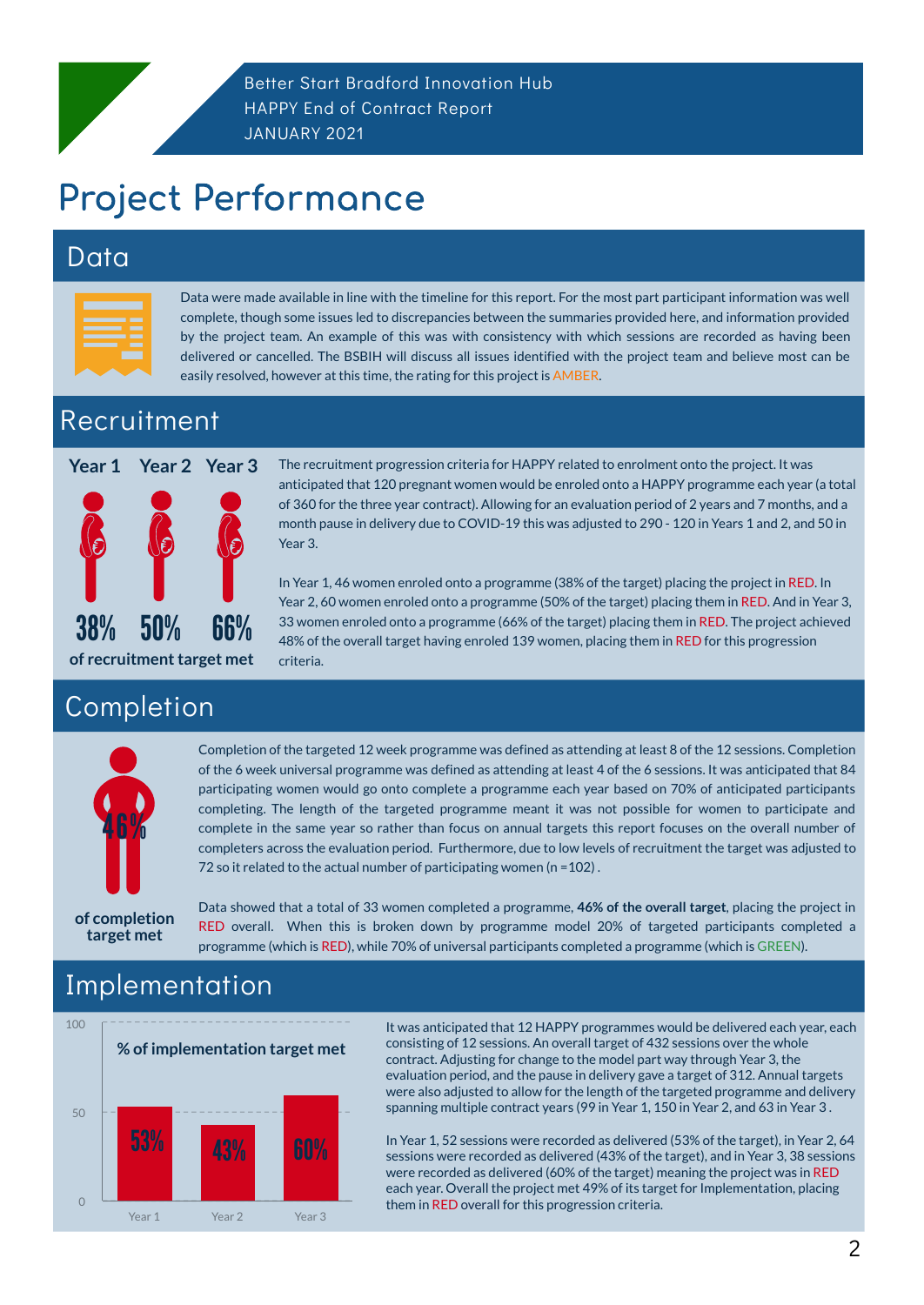# Recruitment

### Who was eligible for the project?

3

Pregnant women were eligible for the targeted HAPPY programme if:

- lived in the Better Start Bradford area
- they had overweight or obesity ( had a BMI of 25 or  $\bullet$ more) at the time of booking with Maternity Services.
- they were between 22 and 32 weeks gestation at the start date of a planned programme

### Referrals

Given the specific eligibility criteria for the project, the main referral pathway for women was via Perinatal Project Coordinators (PPCs) based within the hospital, who were able to identify eligible women and contact them to offer a referral to the project. Referrals could also come directly from midwives, other community settings, and from women themselves but self referrals were not introduced until November 2019.

Data collected by the PPCs showed that they identified around 33 eligible women each month. On average 80% of these women were contacted by the PPCs. Of those contacted an average of just over a third (36%) accepted the offer of a referral to the project (approximately 9 referrals a month).

170 women accepted the offer of attending a programme at this first contact. 52 in Year 1 (45% of those contacted), 62 in Year 2 (83% of those contacted), and 56 in Year 3 (70% of those contacted).  $_{50}$ 

#### **Targeted 12 week programme**

Pregnant women were eligible for the universal HAPPY programme if:

- lived in the Better Start Bradford area
- they were between 22 and 32 weeks gestation at the start date of a planned programme

#### **Universal 6 week programme**

- not being interested in the programme some women specifically stated that because it was not their first pregnancy, they did not feel they needed the programme
- being too busy or not having time to attend this was often due to other family commitments  $\bullet$

Following adaptation of the project, eligibility criteria were reduced to make the programme universal. The PPCs remained the main source of referrals. Based on their data they identified around 40 eligible women each month. On average they were able to contact 80% of these women . The acceptance rate was also just over a third (36%) of contacted women (approximately 12 referrals a month).

The project recorded referrals for 318 unique women across the evaluation period. 154 in Year 1, 79 in Year 2, and 85 in Year 3.

263 (83%) of these referrals were contacted by the HAPPY team and offered the project. 108 in Year 1 (70% of referrals), 75 in Year 2 (95% of referrals), and 80 in Year 3 (94% of referrals).

These numbers suggest that while the overall number of referrals dropped between Year 1 and 2, the acceptance rate for the project significantly improved after the first year. It should be noted that Year 3 numbers do not reflect a full year and therefore may well meet or exceed those seen in Year 2 by the end of the contract year.



#### **No. of women referred, contacted and enrolled per year**

The most commonly recorded reasons for declining a referral to HAPPY at the point of being contacted by the PPCs were:

The most commonly recorded reasons women gave for not taking up the programme at the point of being contacted by the HAPPY team were:

- other competing time commitments, such as family or work commitments, or already being enrolled on an antenatal programme
- experiencing other barriers including language, ill health, religious observations, not wanting to travel to the venue $\bullet$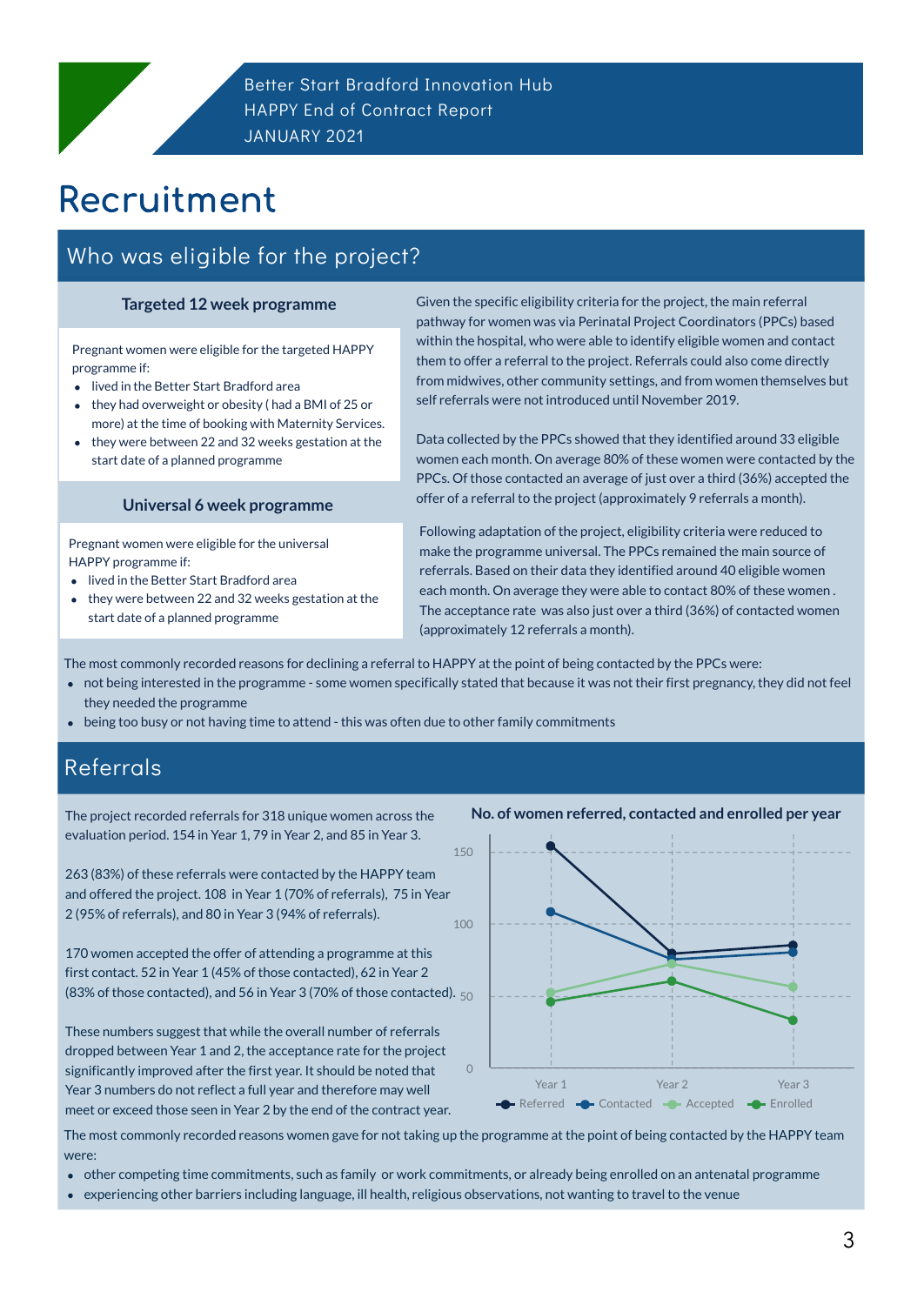# Recruitment and Reach

### Changes to referral process

3

As stated on page 2 of the report, 139 women enrolled onto a HAPPY programme. Of these, 67% were Asian/Asian British: Pakistani and 11% Asian/Asian British: Other. 4% were White: Other and 4% were White: British. A further 4% were Black/ African/Caribbean/Black British.

Due to the low numbers in other ethnic categories were grouped as other. This category includes mixed ethnicities and



Asian/Asian British: Pakistani (67%) Asian/Asian British: Other (11%) Black/ African/Caribbean/Black British (4%) White British (4%) White Other (4%) Other (4%) Not stated (6%)

Asian/Asian British: Pakistani (49%) Asian/Asian British: Other (8%) Black/ African/Caribbean/Black British (3%) White British (10%) White Other (9%) Other  $(7%)$  Not stated  $(14%)$ 

A possible explanation for the drop in referrals between Year 1 and 2 was a change in the referral process. At the beginning of Year 2, the PPCs began booking home visits with the HAPPY team for women requesting a referral. This change was made in response to a low proportion of referred women going on to enrol (21% in Year 1). It was thought that this may indicate that some women were saying yes to a referral to the project without an intention to participate. Booking home visits was felt to be a way of ensuring 'true' referrals. The above figure shows that a much higher proportion of referred women went on to enrol on the programme in Year 2.

Asian/Asian British: Pakistani (45%) **Asian/Asian British: Other (9%)** Black/African/Caribbean/Black British (3%) White British (12%) White Other (10%) Other  $(8\%)$  Not stated  $(13\%)$ 

These home visits are a key element of the Logic Model for HAPPY. The home visit made by the HAPPY team provides an opportunity for women to ask any questions they have about the project and start to develop a relationship with the HAPPY facilitators as well as to complete enrolment paperwork. With the introduction of the social restrictions due to COVID-19, these pre programme home visits were conducted virtually. A total of 130 women were recorded as having booked a home visit and 109 went on to receive one (85%).

other. The reach of the project was compared against the wider population of pregnant women living in the Better Start Bradford area (bottom left) and those within that population with a BMI of 25 or more (eligibility for the targeted programme, bottom right). This shows that project has reached a greater proportion of Asian/Asian British Pakistani and Black/ African/Caribbean/Black British women than we see in the wider population but reached a lower proportion of women of White British and White Other ethnicities.

### Who enrolled on the project?

49

8

3

9

7





**Ethnicity of pregnant women in the BSB area 2018-2020**

**Ethnicity of**

**pregnant women with a BMI 25+ in the BSB area 2018-2020**

#### **Ethnicity of pregnant women enrolled on the HAPPY project**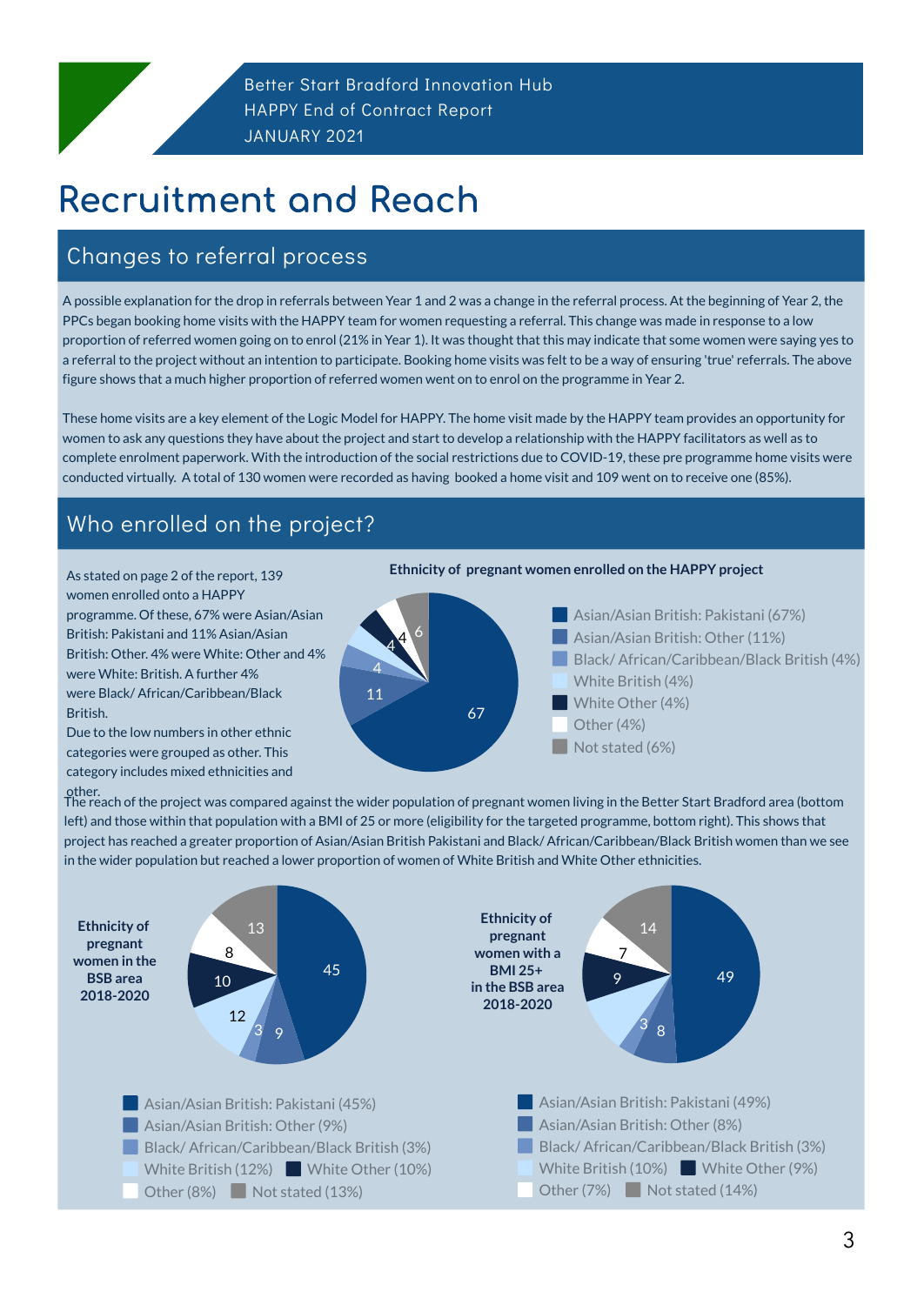# Participation

4

### What did women's participation look like?

Participation was defined as attending at least one programme session.

It was anticipated that 120 women would participate in a programme each contract year. As previously stated, targets have been adjusted and the overall target for participation was 290 - 120 in Year 1, 120 in Year 2, and 50 in Year 3.

102 unique women were recorded ad having participated in total (35% of the overall target). 29 in Year 1 (24% of the target), 43 in Year 2 (36% of the target) and 30 in Year 3 (60% of the target)\*.

### How many women took part in a programme?

3 postnatal sessions

14 women completed the targeted programme.

| <b>Targeted programme</b>                                         |                          | <b>HAPPY</b> | <b>Universal programme</b>  |                                                            |  |
|-------------------------------------------------------------------|--------------------------|--------------|-----------------------------|------------------------------------------------------------|--|
| 106 women enrolled onto the<br>12 wk targeted programme.          | Antenatal                |              | <b>Antenatal</b>            | 33 women enrolled onto the<br>adapted universal programme. |  |
| 72 attended at least one antenatal                                | <b>6 weekly sessions</b> |              | <b>6 weekly sessions</b>    | 30 attended at least one session                           |  |
| session                                                           | <b>Group based</b>       |              | <b>Group based</b>          | On average women attended 4                                |  |
| On average women attended 3<br>antenatal sessions (min. 1 max. 6) | <b>Face to face</b>      |              | <b>Virtual (at present)</b> | sessions (min. 1 and max. 6)                               |  |
|                                                                   |                          |              |                             | 19 women completed the                                     |  |
| 42 attended at least one postnatal                                |                          |              |                             | universal programme.                                       |  |
| session<br>On average women attended                              | <b>Postnatal</b>         |              |                             |                                                            |  |

#### **6 sessions around key milestones for baby**

**Group based**

**Face to face**



Figures suggest participation has been low across the evaluation period but has increased year on year. 0

> Completion was initially defined as having attended at least 8 of the 12 sessions of the targeted programme. After the project was adapted to a 6 week universal antenatal programme, completion was redefined as having attended at least 4 of the 6 sessions.

It was anticipated that 84 of the women participating each year would go onto complete a programme (approximately 70% of anticipated participants). The overall target for completion for this report was adjusted to 72 to align with actual numbers of participants (70% of 102).

Data showed that a total of 30 women completed a programme, **46% of the overall target**. 14 completed the 12 week targeted model (20% of participants) and 19 completed the universal model (70% of participants).





100

**How many women completed a programme?**

\*Calculated by determining the contract year a womanfirst attended a programme session.

#### **% of participation target met**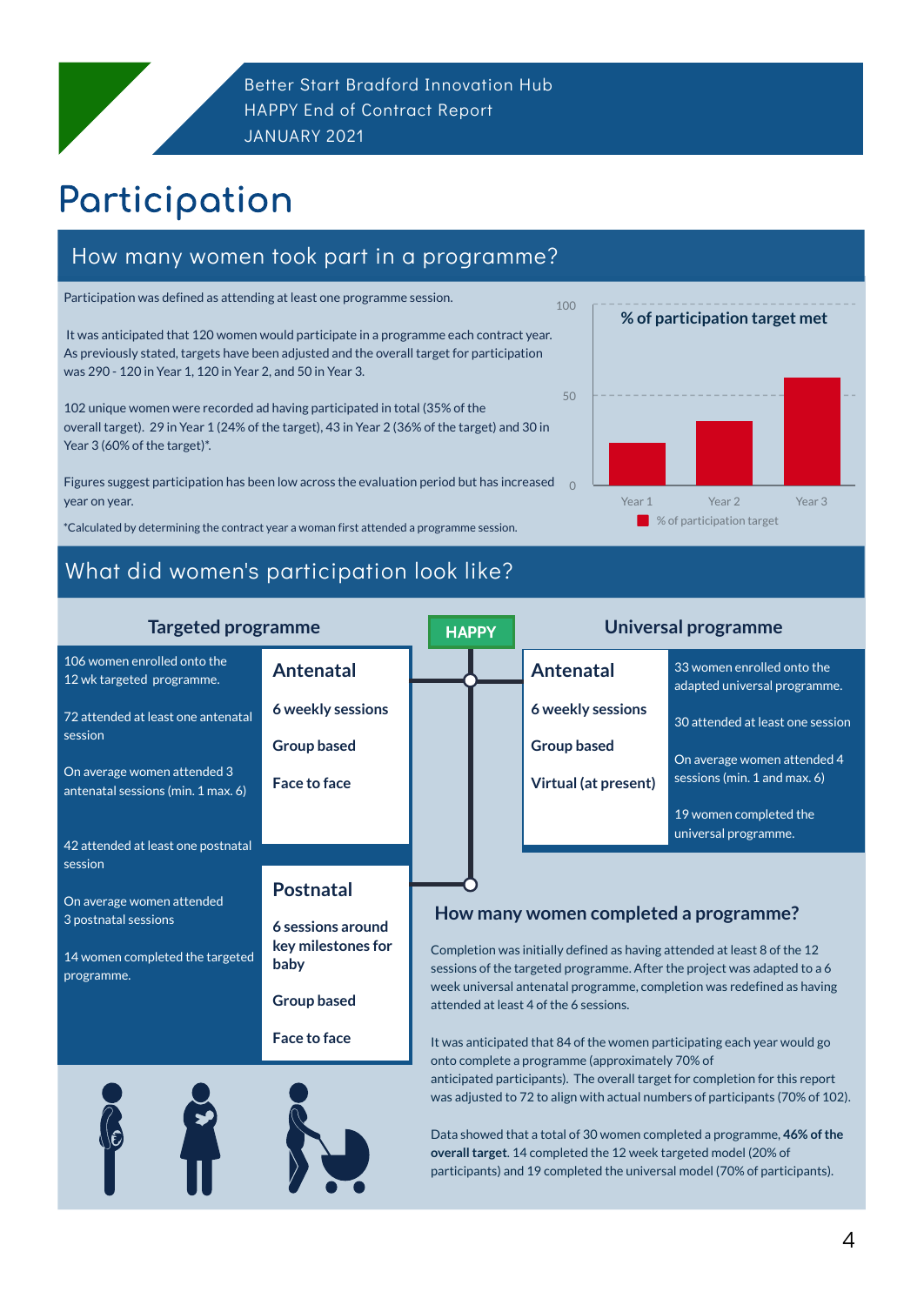# Implementation

### Was HAPPY delivered as planned?

It was anticipated that the project would deliver 12 programmes each contract year - approximately one new programme starting each month. Given the length of the evaluation period and the pause in delivery the overall target for the report was adjusted to 29.

#### **Antenatal programmes:**

All programmes should have included an antenatal element. 32 antenatal programmes were planned across the evaluation period. Data showed that 26 of these programmes had been delivered - meaning at least one session of the programme was recorded as having taken place - by the end of the evaluation period. The project therefore achieved 90% of the target for programme delivery.

10 of the 26 antenatal programmes were recorded as having been delivered in full (39%) which means all 6 sessions took place and were attended.

In Year 1, 8 of the 12 planned programmes were delivered (67% of anticipated) and 4 of these were delivered in full (33%). A total of 5 programmes were cancelled, 4 with no sessions recorded as having taken place, and 1 after 2 sessions of delivery.

In Year 2, 11 programmes were delivered (92% of anticipated) with 3 delivered in full. 6 programmes were cancelled, 1 with no sessions recorded as having taken place, and 5 with 3 or less sessions delivered.

In Year 3, 6 programmes were recorded as delivered (150% of anticipated) and 3 of these were delivered in full (50%). 1 programme was cancelled with no sessions delivered.

With the exception for 1 programme cancelled due to COVID-19 in Year 3, the 12 other antenatal programmes were cancelled because minimum attendance was not met. A total of 107 antenatal sessions were delivered (64% of anticipated).

> of programmes were cancelled

#### **Postnatal programmes:**

If all planned postnatal programmes had taken place, 25 would have been delivered by the end of the evaluation period, with 21 fully delivered in this time. 12 of these programmes did not take place as the preceding antenatal programmes had been cancelled. A further 2 were cancelled because minimum attendance was not met. In total 56% of planned postnatal programmes were cancelled. From November 2019, where minimum attendance was not met, postnatal programmes were delivered to women 1:1 to allow them the opportunity to complete the programme. From July 2020 the postnatal element of the programme was

scrapped.

9 postnatal programmes were recorded as having been delivered with a further 2 delayed because of COVID -19. Of these 9, 7 were due to have finished before the end of the evaluation period with 2 still in progress. A total of 40 postnatal sessions were recorded as delivered (28% of anticipated). While postnatal programmes tended to be cancelled because minimum attendance was not met, sessions tended to be cancelled because participants did not attend for reasons including last minute family commitments, health issues, moving out of area, or becoming uncontactable.

#### **Whole programmes:**

Of the targeted 12 week programmes, 1 was delivered in full (all 12 sessions). The average number of sessions delivered across all 23 programmes was 5. The average number of sessions delivered where both antenatal and postnatal elements took place was 9 (5 antenatal and 4 postnatal).

Of the universal 6 week programmes, 3 out of 5 were recorded as being delivered in full. The average number of sessions delivered was 5.



#### of anticipated programmes



of anticipated antenatal sessions delivered



### of anticipated postnatal sessions delivered





\*\*before or after delivery had started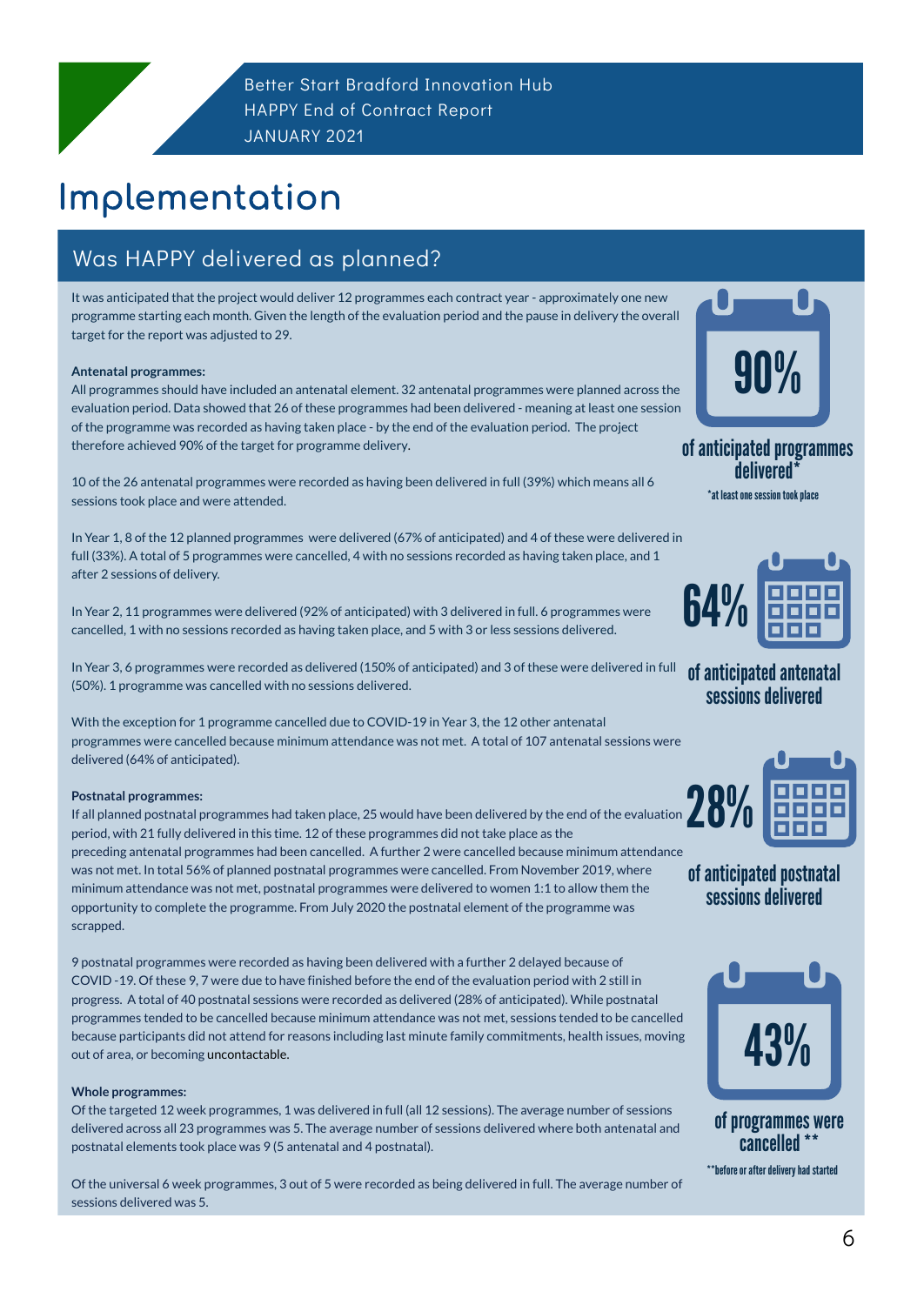### What did parents/caregivers say about the support they received?



**of respondents had a median score of 4 or more** 100%

# Satisfaction

26 women completed and returned satisfaction questionnaires at the point when data was collated for this report. Scores of 4 or more in response to questions demonstrate satisfaction with the project. However, results should be interpreted with caution given the low number of respondents.

Better Start Bradford Innovation Hub HAPPY End of Contract Report JANUARY 2021

#### 100% of respondents agreed or strongly agreed that the project was helpful to them

of respondents agreed or strongly 100% agreed that they were satisfied with the support they received

100% of respondents agreed or strongly agreed that the project gave them useful information

100% of respondents agreed or strongly agreed that the project was easy to access

100% of respondents agreed or strongly agreed that they would

#### recommend the project to family or friends

100% of respondents were happy with the project overall

*"Such a wonderful course with lovely coordinators. Would highly recommend to others given the course contents. ."*

*"Thissession was very helpful and team was supporting. Thisshould carry on. Got helpful information about my own health and baby as well."*

*"Asit was my first time having a child, I think it would have been better to go through different types of deliveries,so we know what choices are out there and whats best for us. And also show different exercisesto do during and after pregnancy ."*

7